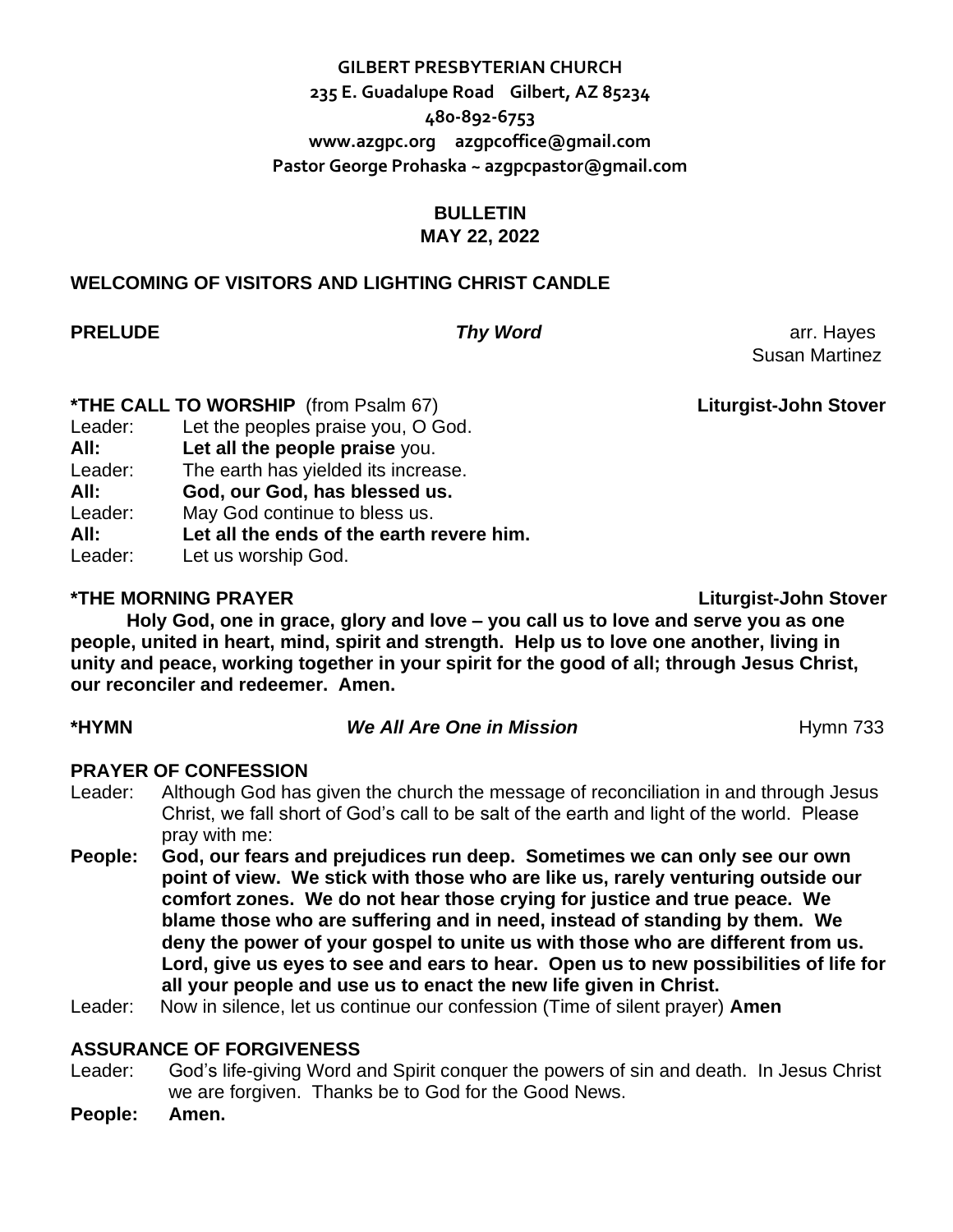*Verse 1* I see the King of glory Coming on the clouds with fire The whole earth shakes The whole earth shakes *Verse 2* I see His love and mercy Washing over all our sin The people sing The people sing *Chorus* Hosanna hosanna Hosanna in the highest Hosanna hosanna Hosanna in the highest *Verse 3* I see a generation Rising up to take their place With selfless faith With selfless faith *Verse 4* I see a near revival Stirring as we pray and seek We're on our knees We're on our knees *Chorus* Hosanna hosanna Hosanna in the highest Hosanna hosanna Hosanna in the highest *Bridge* Heal my heart and make it clean Open up my eyes to the things unseen

Show me how to love like You have loved me Break my heart for what breaks Yours Everything I am for Your Kingdom's cause As I walk from earth into eternity

### **Chorus**

Hosanna hosanna Hosanna in the highest Hosanna hosanna Hosanna in the highest Hosanna hosanna Hosanna in the highest Hosanna hosanna Hosanna in the highest Hosanna in the highest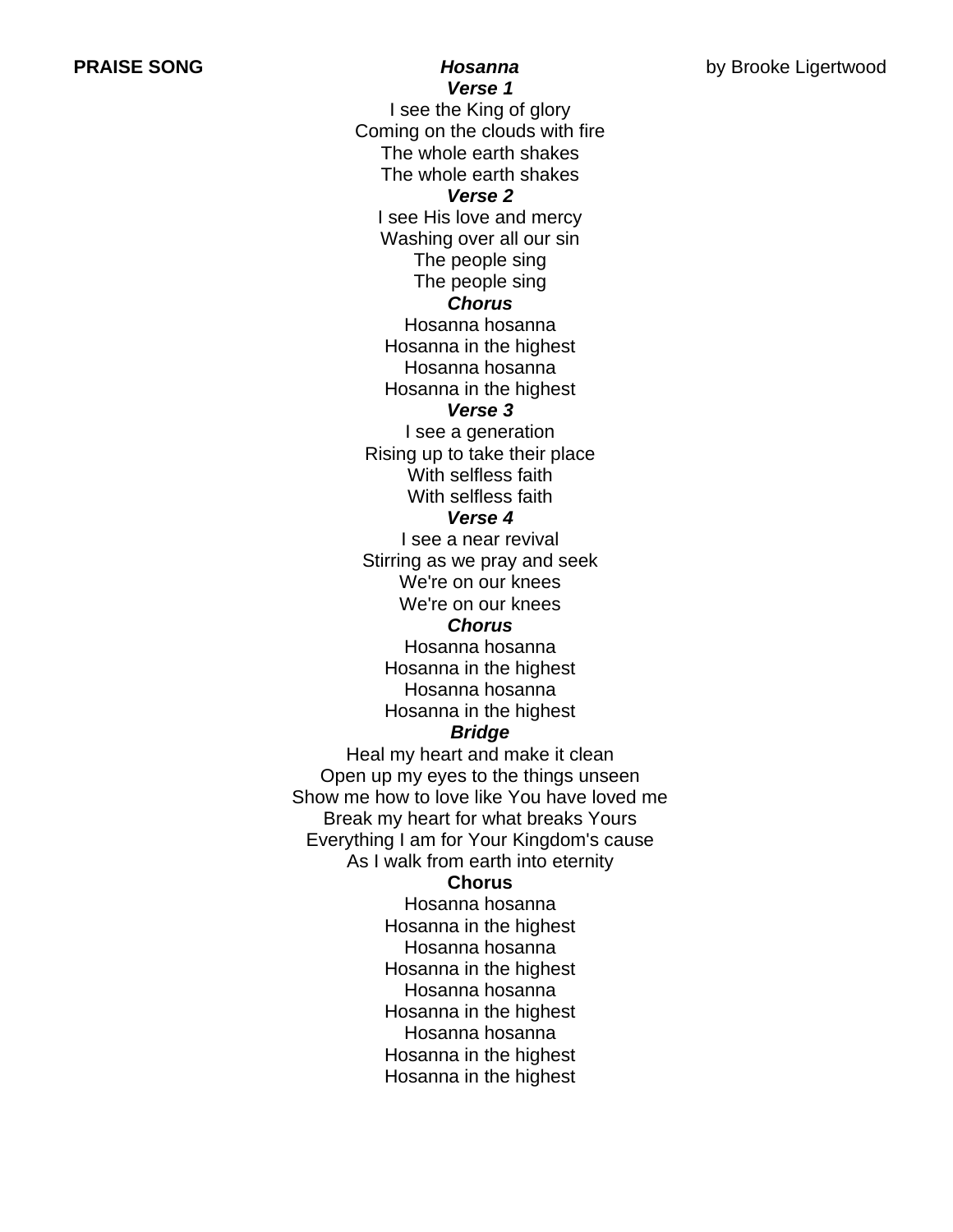# GOD'S WORD FOR YOUNG DISCIPLES **And Construct Construction of the Construction Centre in the Construction Centre in the Construction Centre in the Construction Centre in the Construction Centre in the Construction Centre i**

# **PRAYER FOR ILLUMINATION AND SCRIPTURE Liturgist –John Stover**

*Gracious God, we do not live by bread alone, but by every word that comes from your mouth. Make us hungry for this heavenly food, that it may nourish us today in the ways of eternal life, through Jesus Christ, the bread of heaven. Amen.*

# **First Scripture Reading**

**Psalm 67**

# *The Nations Called to Praise God*

### *To the leader: with stringed instruments. A Psalm. A Song.*

**<sup>1</sup>** May God be gracious to us and bless us and make his face to shine upon us, *Selah* **2** that your way may be known upon earth, your saving power among all nations.

**<sup>3</sup>** Let the peoples praise you, O God; let all the peoples praise you. **<sup>4</sup>** Let the nations be glad and sing for joy,for you judge the peoples with equityand guide the nations upon earth. *Selah* **<sup>5</sup>** Let the peoples praise you, O God; let all the peoples praise you. **<sup>6</sup>** The earth has yielded its increase;God, our God, has blessed us. **<sup>7</sup>** May God continue to bless us;let all the ends of the earth revere him.

# **Second Scripture Reading Constraining Second Scripture Reading Pastor George Prohaska Acts 16:9-15**

**<sup>9</sup>** During the night Paul had a vision: there stood a man of Macedonia pleading with him and saying, 'Come over to Macedonia and help us.' **<sup>10</sup>** When he had seen the vision, we immediately tried to cross over to Macedonia, being convinced that God had called us to proclaim the good news to them.

# *The Conversion of Lydia*

**<sup>11</sup>** We set sail from Troas and took a straight course to Samothrace, the following day to Neapolis, **<sup>12</sup>** and from there to Philippi, which is a leading city of the district of Macedonia and a Roman colony. We remained in this city for some days. **<sup>13</sup>** On the sabbath day we went outside the gate by the river, where we supposed there was a place of prayer; and we sat down and spoke to the women who had gathered there. **<sup>14</sup>** A certain woman named Lydia, a worshipper of God, was listening to us; she was from the city of Thyatira and a dealer in purple cloth. The Lord opened her heart to listen eagerly to what was said by Paul. **<sup>15</sup>** When she and her household were baptized, she urged us, saying, 'If you have judged me to be faithful to the Lord, come and stay at my home.' And she prevailed upon us.

| <b>SERMON</b> | Why Lydia? Why Us? | <b>Pastor George Prohaska</b> |
|---------------|--------------------|-------------------------------|
|               |                    |                               |

# \*RESPONSE *Wash, O God, Your Sons and Daughters* Hymn 490

# **OFFERING**

*You may place your offering in the Offering Donations slot in the Sanitization Stations located at each entrance. You may also to go to the church's website: <https://www.azgpc.org/giving-options.html> for giving options. We encourage you to continue supporting GPC's ministry if you are able and thank you for giving what you can.*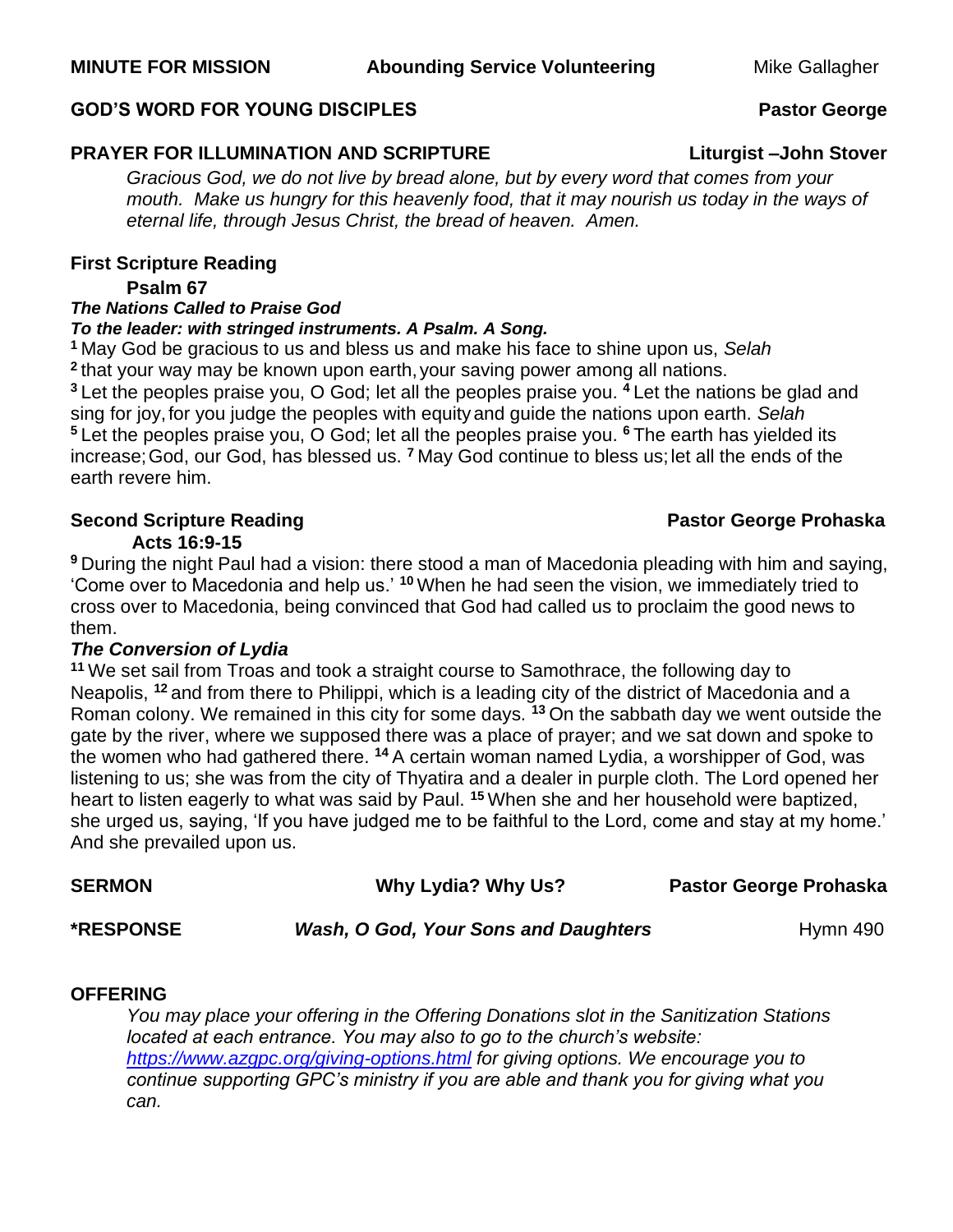# **PRAYERS OF THE PEOPLE AND THE LORD'S PRAYER**

Gracious God...we pray together the prayer Jesus taught saying*:* 

*\*Our Father who art in heaven; hallowed be thy name. Thy kingdom come, thy will be done on earth as it is in heaven. Give us this day our daily bread and forgive us our sins as we forgive those who sin against us; and lead us not into temptation but deliver us from evil, for thine is the kingdom and the power and the glory forever. Amen*

### **\*HYMN Go to the World! Go to the World! Hymn 295**

**\*BLESSING AND CHARGE** 

 Pastor: Why us? Because God has opened our hearts to serve the Lord as we serve the world around us. The Lord bless you and keep you, the Lord make his face to shine upon you, and give you peace.

### **\*SENDING Liturgist – John Stover**

 **Liturgist:** Go in peace to love and serve the Lord!  **Response: Let our service begin.**

**POSTLUDE Everlasting God arr. Hayes POSTLUDE** 

Susan Martinez

\*\*\*\*\*\*\*\*\*\*\*\*\*\*\*\*

**\*Unison/the Congregation joins in**

**Thank you to our Worship and Tech Teams,** Susan Martinez, Matt Pitts, Gaill Blackburn, David & Jennie Burel, Derek Burks, Roy Martin and Ryan Stover.

**Thank you to those Serving today:** Liturgist: John Stover Hymn Leader: Matt Pitts Pianist/Organist: Susan Martinez Ushers: Betty Gleason, Diane Howard, Mary Ann Wilkie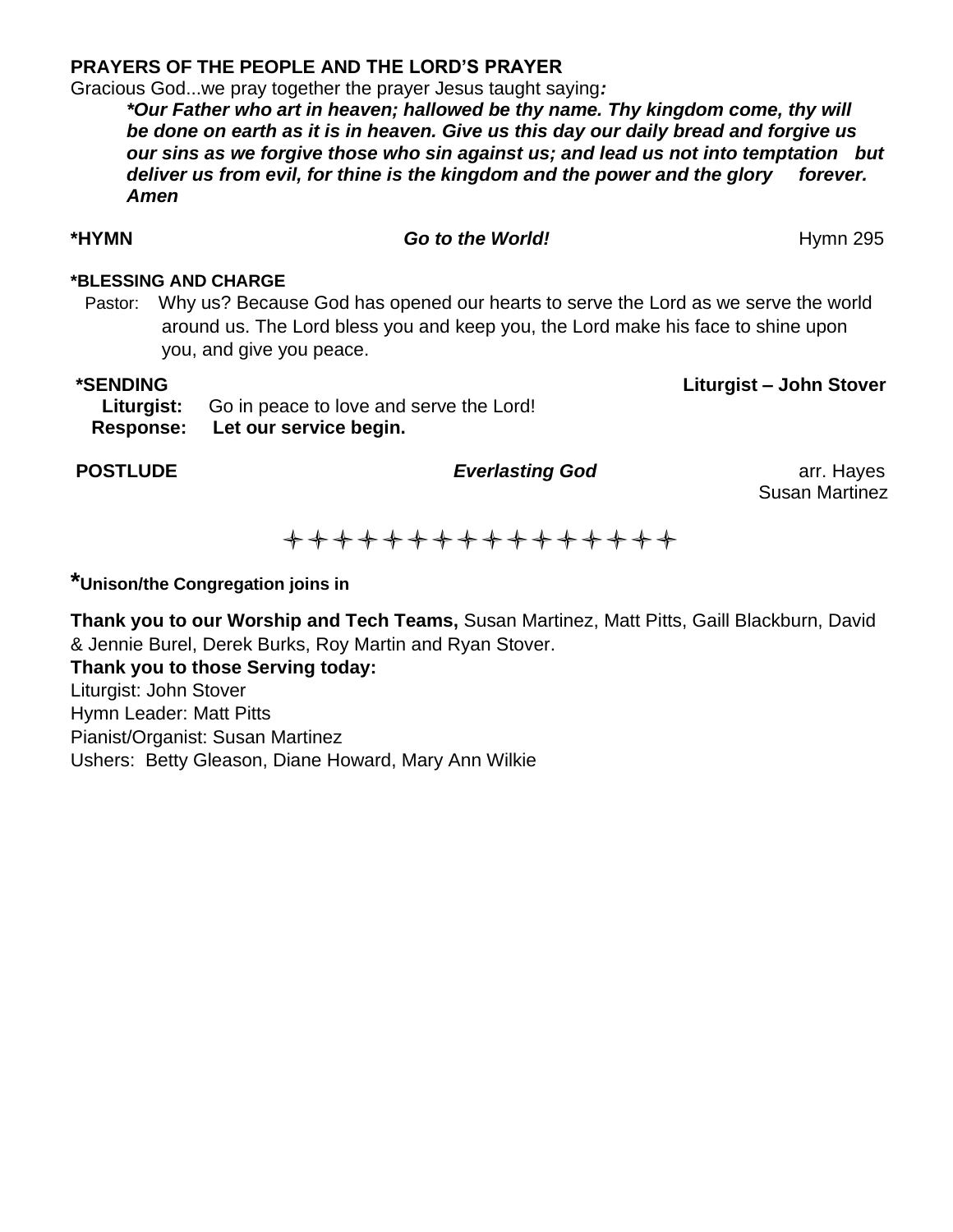# *Announcements*

### **NEW MEMBER CLASS**

If you are looking for a new church home, Pastor George will lead a new members' class today, May 22, after worship. The class will provide information on the Reformed faith, what it means to be a Presbyterian, and of course Gilbert Presbyterian Church. It will be informal, and there is no obligation to join after the class. The plan is to receive new members into membership on Pentecost Sunday, June 5. Speak with Pastor George after worship if you would like to attend.

### **KNITTERS NEEDED!**

Our Prayer Shawl ministry needs more prayer shawls. If you know how to knit or crochet would you be willing to knit a couple of prayer shawls? Two skeins of yarn are what you would need for 1 shawl. If you want more detailed instructions, please contact Judy Sullivan.

### **MONTLURE DAY CAMP**

Campers looking to attend Montlure Traveling Day Camp at **Mission del Sole** in Tempe, June 20-June 24 may pay the camp tuition thru GPC. Due to the different abilities and program features of each community, the cost for one week of Day Camp varies, but is typically between \$75-\$100 per camper for the entire week of camp.

Campers looking to attend Montlure Traveling Day Camp at the **Church of the Master** June 13-17 in Mesa, may pay the camp tuition directly on the Church of the Master website; follow: [\(www.cotmmesa.org\)](http://www.cotmmesa.org/), to the drop down Montlure tab, to pay via credit or debit card, as opposed to delivering paper checks to our church office.



### **FIRST TIME GUESTS**

Welcome to our first-time visitors. A packet of information about our church is available in the entryway or from an usher. We're glad you're here!

**REMINDER**– Please silence all phones/electronic devices. Thank you. 

### **ADULT BIBLE STUDY SUNDAY SCHOOL CLASS**

The Adult Sunday School Bible Study Class will be meeting regularly **in person in Room 7** (The Meeting Room, aka The Session Room) at the end of the hall in the Palmer Center. The class will also be available via ZOOM. Contact Margi Hansche or Frank Walmsley if you have questions or need the study material. Come join us.

### **SUNDAY VIDEO CLASS**

The Video Sunday School Class meets at 10:45am in the Overflow. All are welcome to join.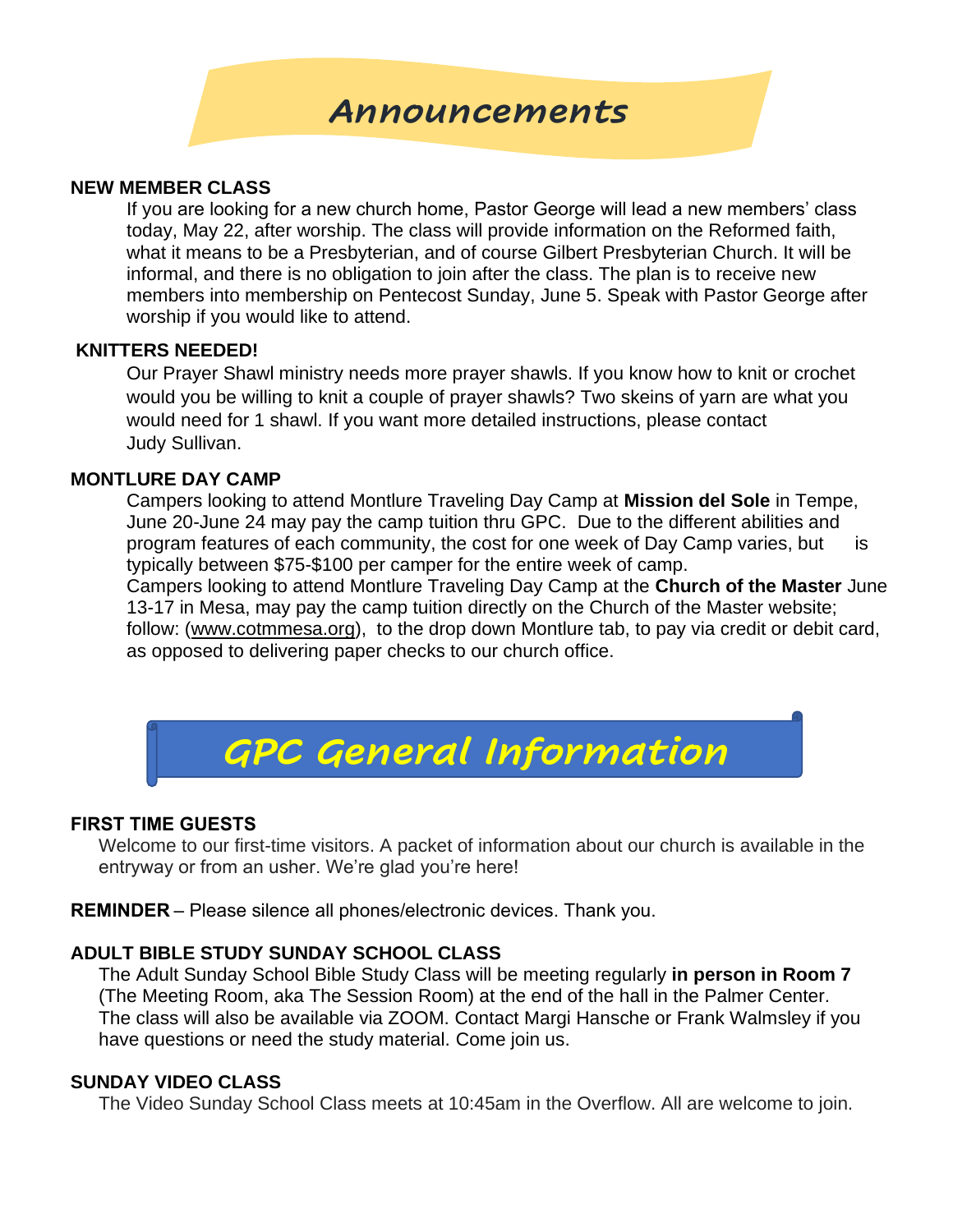- **LOOKING FOR A CHURCH HOME**? If you're thinking about joining Gilbert Presbyterian Church, PC(USA), or would like a refresher course on what being a Presbyterian Christian means, please call the church office at 480-892-6753 to let us know of your interest.
- **NURSERY CARE** Nursery care is available in the Palmer Center for Nursery/Toddler care up to 5 years old with our Nursery Attendant Britney Blackburn.

# **FELLOWSHIP TIME**

 We invite everyone to join us following our worship service this morning for a time of refreshments and fellowship in the Palmer Center. 

# **MEN'S BREAKFAST**

The weekly Men's Breakfast meets on **Tuesdays!** We invite all men of GPC to join us at IHOP (Baseline & Val Vista) at 8:00 am each Tuesday for a time of fellowship, lively discussion and fun!

# **Happy Anniversary to:**



May 23: Terry & Jan Palmer May 25: Bret & Gaill Blackburn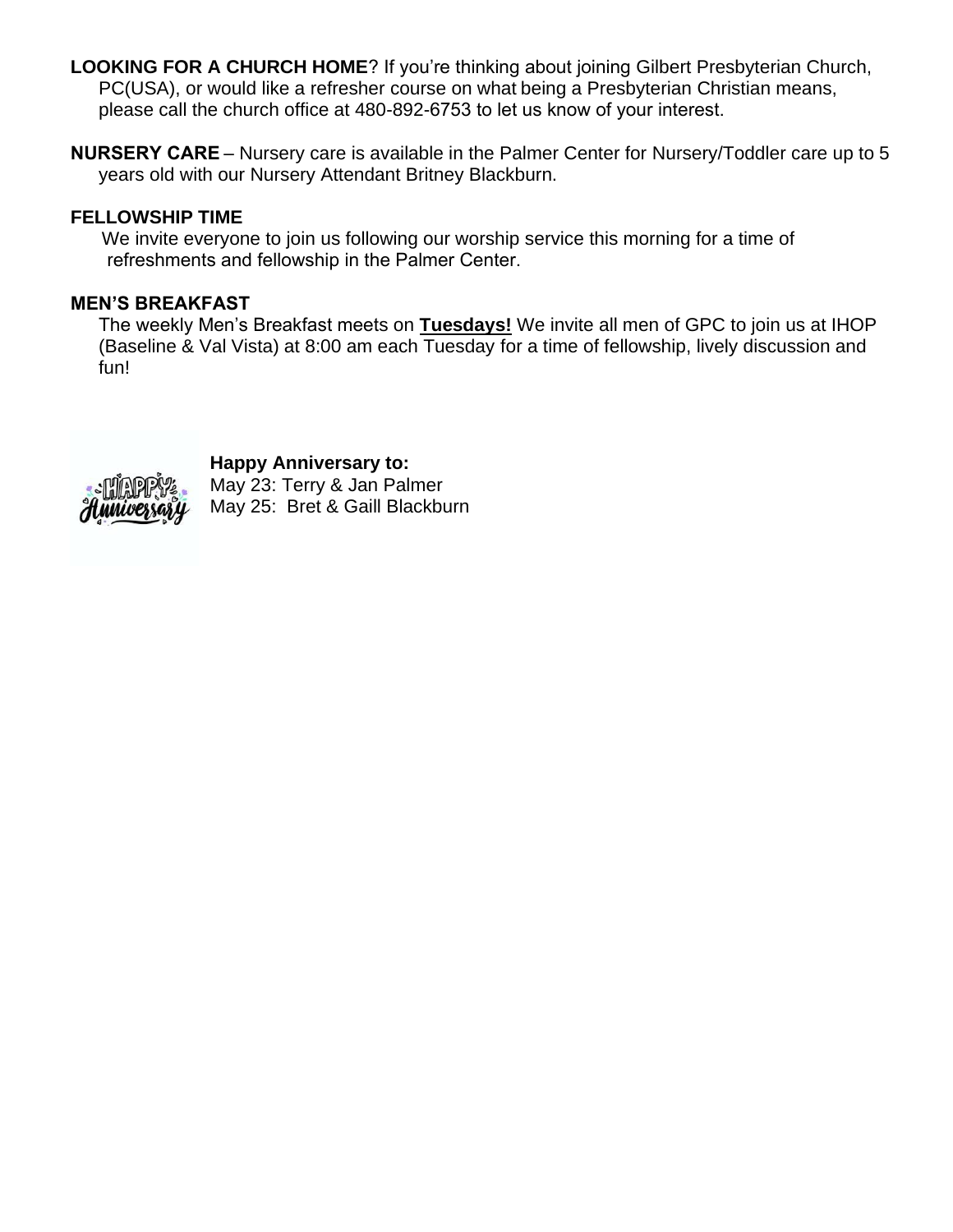# *THIS WEEK AT GPC*

**Sunday, May 22 9:30 am – Online & In Person Worship Service**

**10:45 am –** New Member Class

**10:45 am** - Video Sunday School Class meets in the Overflow **11:00 am** - Adult Bible Study Class meets in person (Room 7) and via Zoom [https://zoom.us/j/4808926753?pwd=K3J3bk9CNDFsdlI2ZCtuOGxCL2FzZz09](https://gmail.us3.list-manage.com/track/click?u=73bf8af53b10afb3b2c8dc7dc&id=d0da92252a&e=0a0b8a6045)

**1:00 pm** – Revival Presbyterian Church

**Tuesday, May 24 8:00 am –** Men's Breakfast at IHOP  *(Val Vista and Baseline)* **Wednesday, May 25 12:30 pm** – Quilts of Valor **Thursday, May 26 7:30 pm** – Choir Rehearsal

# **Sunday, May 229**

**9:30 am –** Online & In Person Worship Service **10:30 am** – Coffee Time in Palmer Center **10:45 am** - Video Sunday School Class meets in the Overflow **11:00 am** - Adult Bible Study Class meets in person (Room 7) and via Zoom [https://zoom.us/j/4808926753?pwd=K3J3bk9CNDFsdlI2ZCtuOGxCL2FzZz09](https://gmail.us3.list-manage.com/track/click?u=73bf8af53b10afb3b2c8dc7dc&id=d0da92252a&e=0a0b8a6045) **1:00 pm** – Revival Presbyterian Church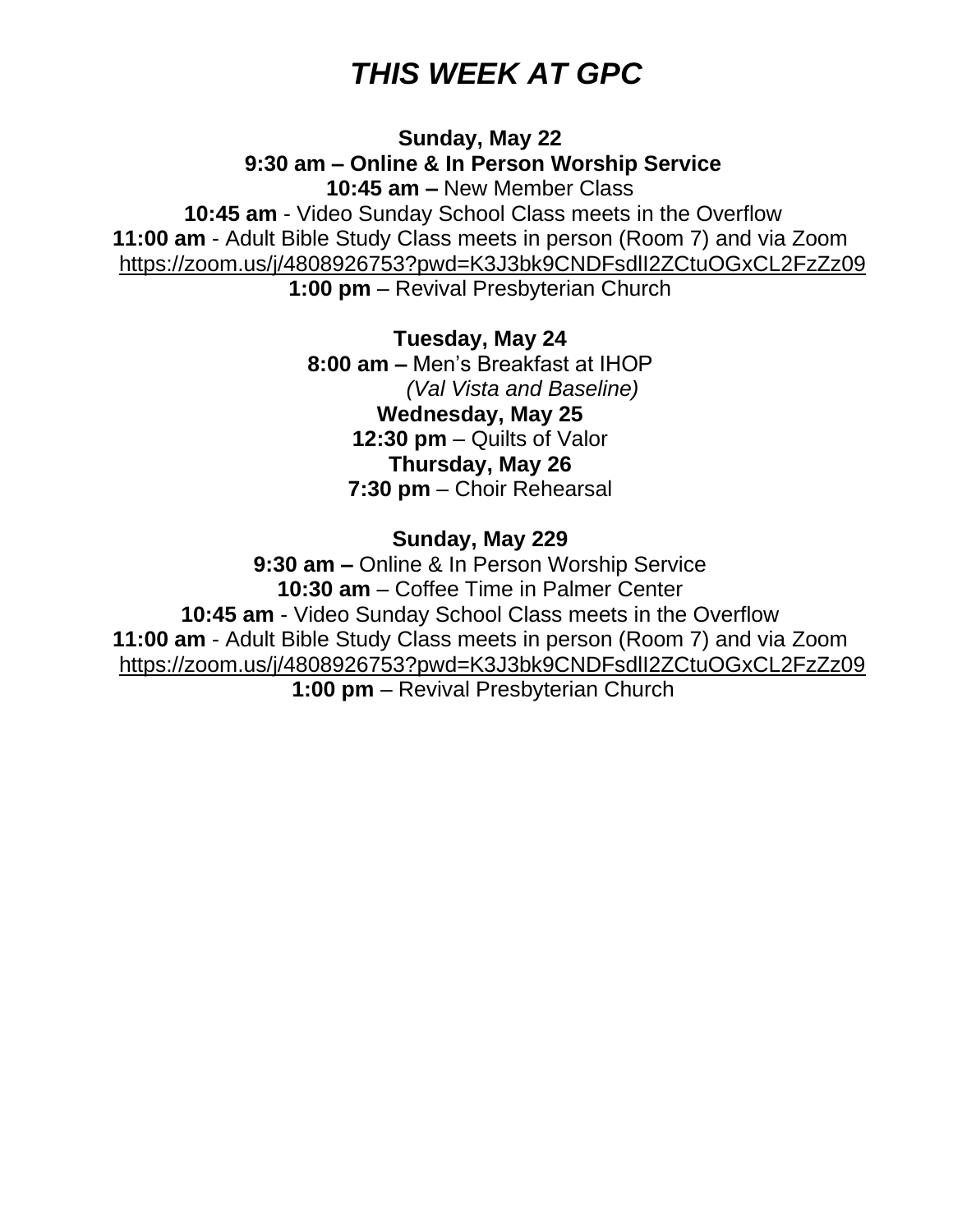# **Hymn Inserts**



A Lutheran pastor wrote this text in response to a bishop's letter that said, "Our mission is to touch the lives of others with Christ's love." This theme is made stronger by recognizing that shared purposes do not require the denial of diversity but are enriched by it.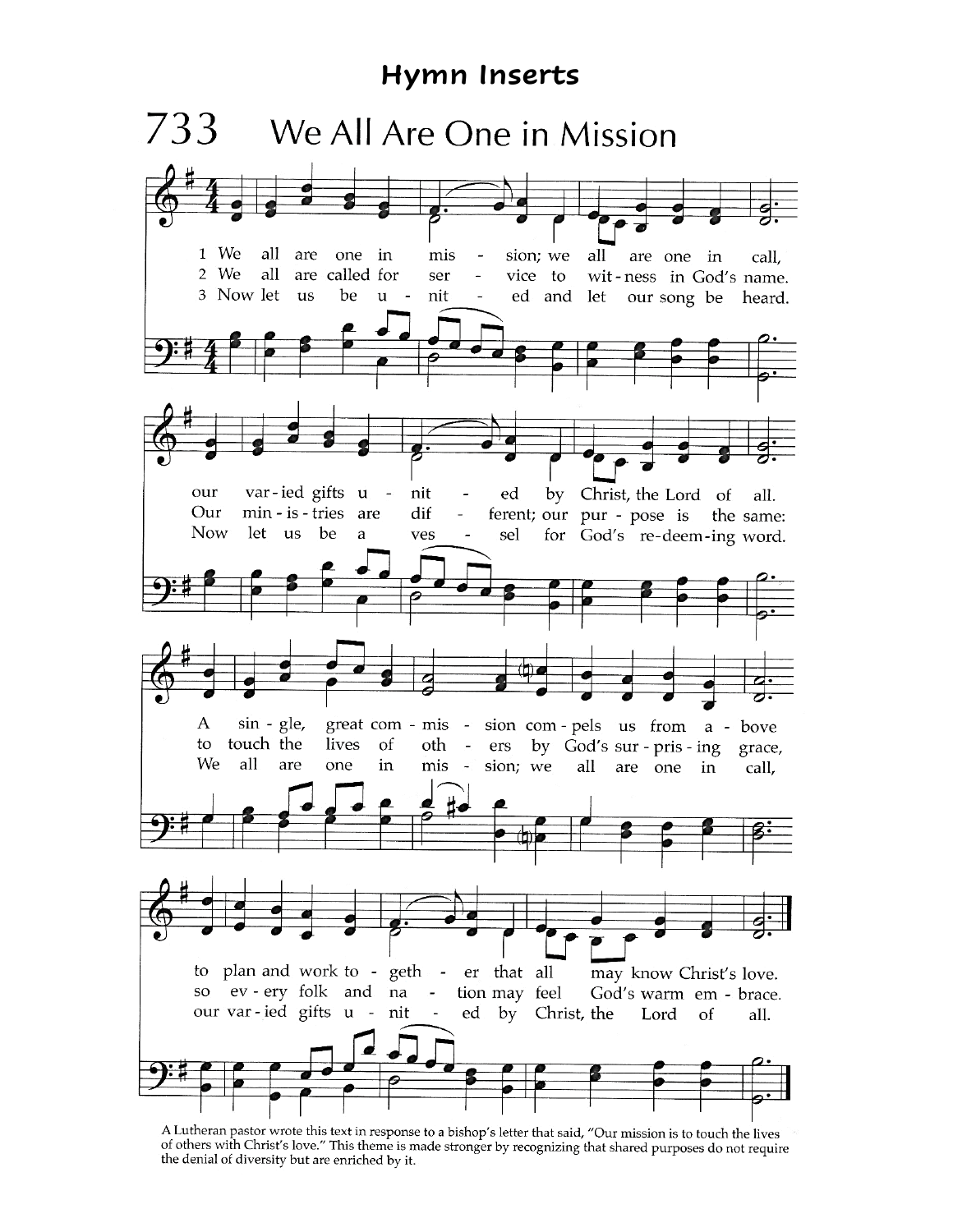

Guitar chords do not correspond with keyboard harmony.

This text incorporates many of the images associated with the water of baptism in the Thanksgiving Over the Water in The Book of Common Worship, especially nourishment, the calling forth of life, cleansing and renewal, freedom from bondage, and sharing in Christ's resurrection.